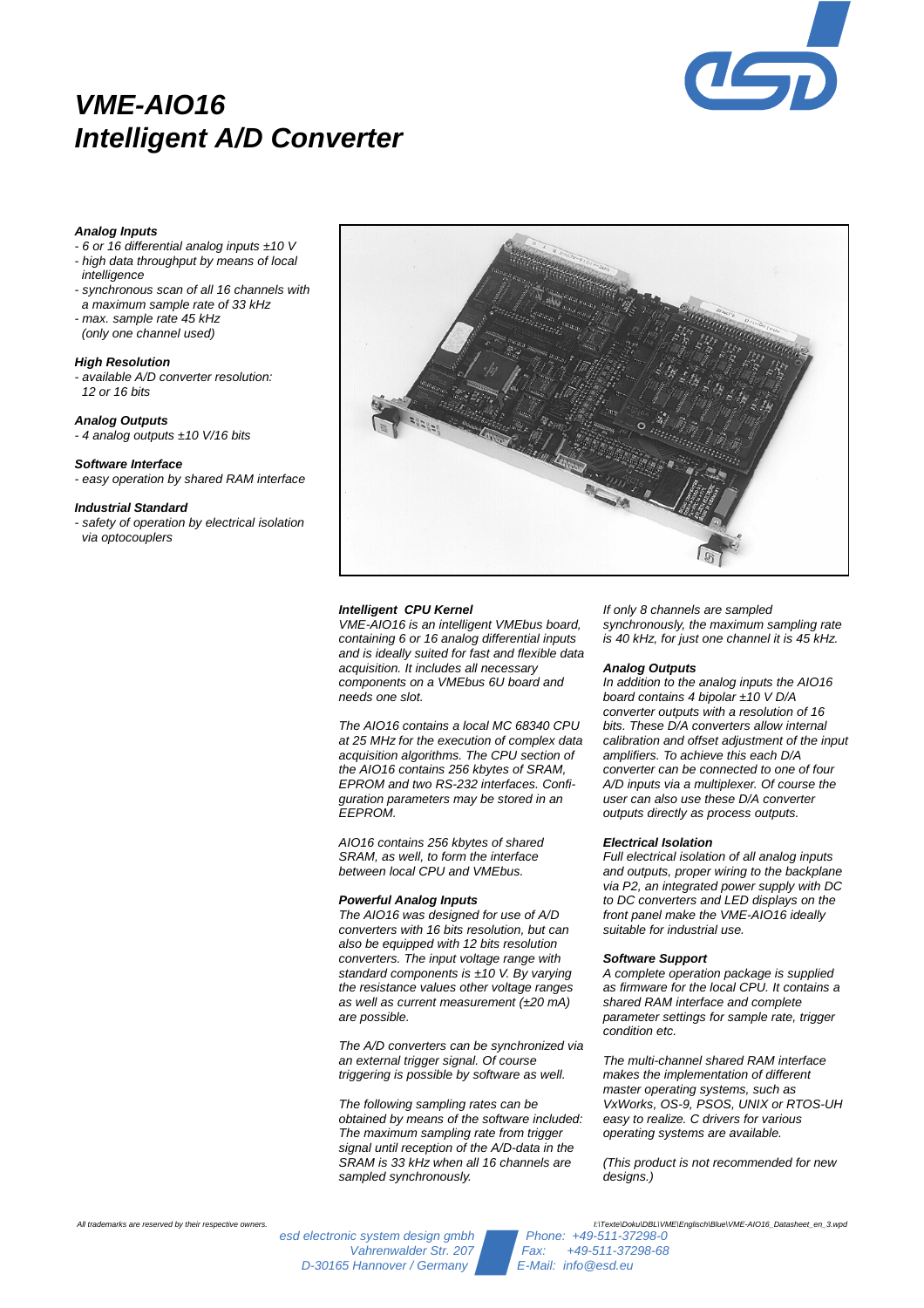

# **VME-AIO16 Intelligent A/D Converter**



esd electronic system design gmbh Phone: +49-511-37298-0<br>Vahrenwalder Str. 207 Fax: +49-511-37298-68 Vahrenwalder Str. 207 Fax: +49-511-372<br>Hannover / Germany E-Mail: info@esd.eu D-30165 Hannover / Germany